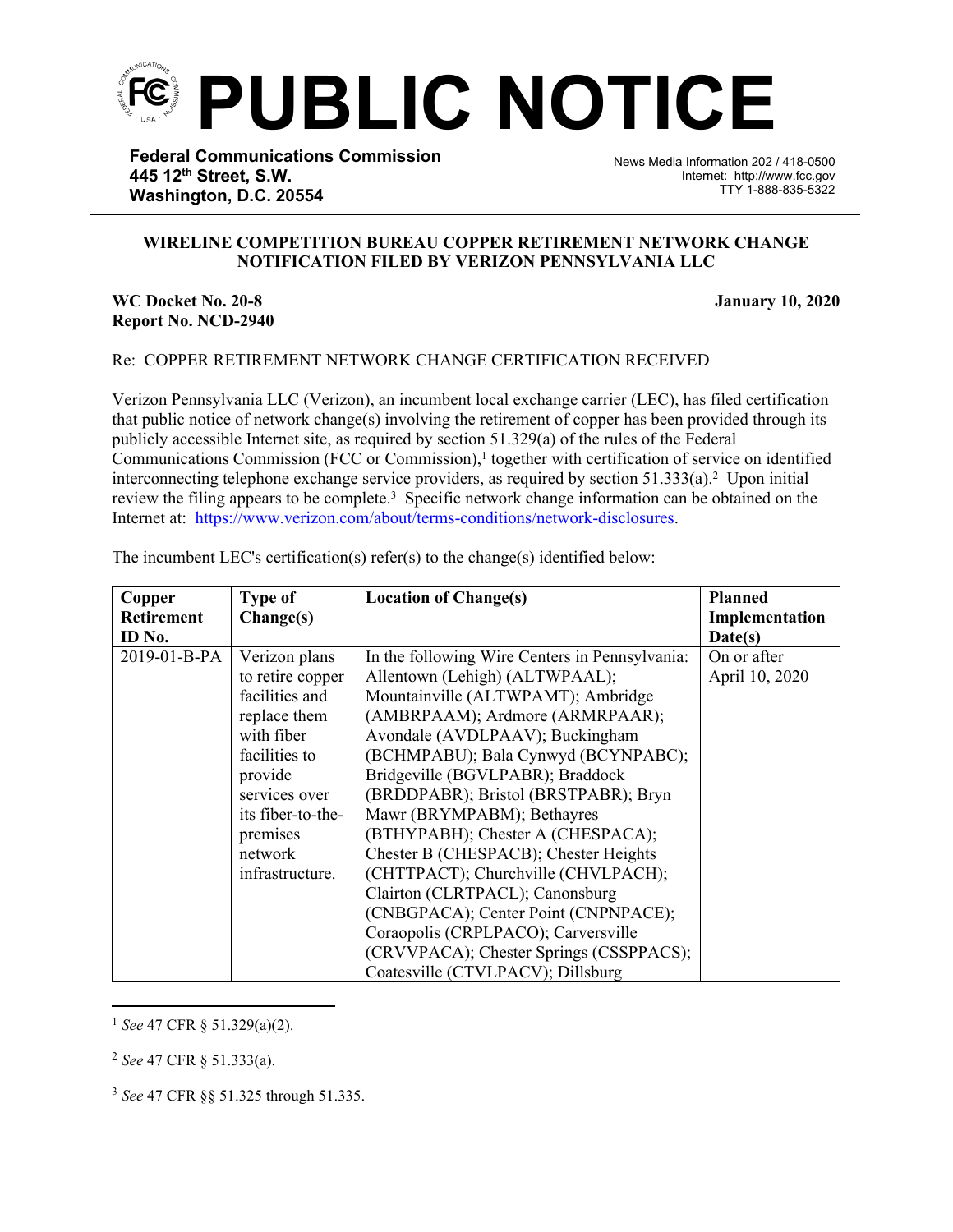|  | (DLBGPAXD); Donora (DNRAPADO);                                         |  |
|--|------------------------------------------------------------------------|--|
|  | Dover (DOVRPAXD); Dorseyville                                          |  |
|  | (DRVLPADO); Eagle (EAGLPAEG);                                          |  |
|  | Elizabeth (ELZBPAEL); Elizabeth Twp.                                   |  |
|  | (ELZTPAET); Exton (EXTNPAEX);                                          |  |
|  | Finleyville (FLYVPAFI); Glenmoore                                      |  |
|  | (GLNMPAGL); Glenshaw (GLNSPAGL);                                       |  |
|  | Green Lane (GRLAPAGL); Harrisburg                                      |  |
|  | (HRBGPAHA); Harleysville (HRLVPAHV);                                   |  |
|  | Imperial (IMPRPAIM); King of Prussia                                   |  |
|  | (KGPRPAKP); Kuhnsville (KHVLPAKU);                                     |  |
|  | Kemblesville (KMVLPAKV); Kennett Square                                |  |
|  | (KNSQPAKS); Langhorne (LANGPALA);                                      |  |
|  | Larchmont (LARCPALM); Lebanon                                          |  |
|  | (LBNNPAES); Landenberg (LDNBPALB);                                     |  |
|  | McKeesport (MCPTPAMK); Media                                           |  |
|  | (MEDIPAME); Millvale (MLVAPAMI);                                       |  |
|  | Mendenhall (MNDNPAMH); Morrisville                                     |  |
|  | (MRSLPAMV); Norristown (NRTWPANR);                                     |  |
|  | New Hope (NWHPPANH); North Wales                                       |  |
|  | (NWLSPANW); Newtown (NWTWPANW);                                        |  |
|  | Oakdale (OKDLPAOA); Oakmont                                            |  |
|  | (OKMTPAOA); Paoli (PAOLPAPA); Penn                                     |  |
|  | Hills (PEHLPAPH); Pughtown (PGTWPAPT);                                 |  |
|  | Davenport (PHLAPADB); Evergreen                                        |  |
|  | (PHLAPAEV); Eastwick (PHLAPAEW);                                       |  |
|  |                                                                        |  |
|  | Locust (PHLAPALO); Pennypacker<br>(PHLAPAPE); Sherwood (PHLAPASH);     |  |
|  | Trinity (PHLAPATR); Waverly                                            |  |
|  |                                                                        |  |
|  | (PHLAPAWV); Squirrel Hill (PITBPASQ);                                  |  |
|  | Pineville (PIVLPAPV); Pleasant Hills                                   |  |
|  | (PLHSPAPH); Pennsburg (PNBGPAPB);<br>Parkesburg (PRBGPAPB); Parkerford |  |
|  |                                                                        |  |
|  | (PRFDPAPF); Perkasie (PRKSPAPE);                                       |  |
|  | Plumsteadville (PSVLPAPV); Paxtang                                     |  |
|  | (PXTGPAPG); Phoenixville (PXVLPAPV);                                   |  |
|  | Perrysville (PYVLPAPE); Quakertown                                     |  |
|  | (QKTWPAQT); Robinson Twp.<br>(RBTPPART); Ridley Park (RDPKPARP);       |  |
|  | Royersford (RYFRPARF); Schwenksville                                   |  |
|  |                                                                        |  |
|  | (SCHWPASV); Shellsville (SHLVPAXS);                                    |  |
|  | Sharpsburg (SHSAPASH); Sewickley                                       |  |
|  | (SWKYPASE); Washington (WASHPAWA);                                     |  |
|  | Wayne (WAYNPAWY); West Chester                                         |  |
|  | (WCHSPAWC); West Grove (WGRVPAWG);                                     |  |
|  | Warrington (WGTNPAWR); West Mifflin                                    |  |
|  | (WMFLPAWM); West Newton                                                |  |
|  | (WNTNPAWN); York North (YORKPAXN);                                     |  |
|  | Yardley (YRDLPAYL) & at facilities                                     |  |
|  | associated with the locations served by these                          |  |
|  | wire centers listed in Exhibit A to the notice                         |  |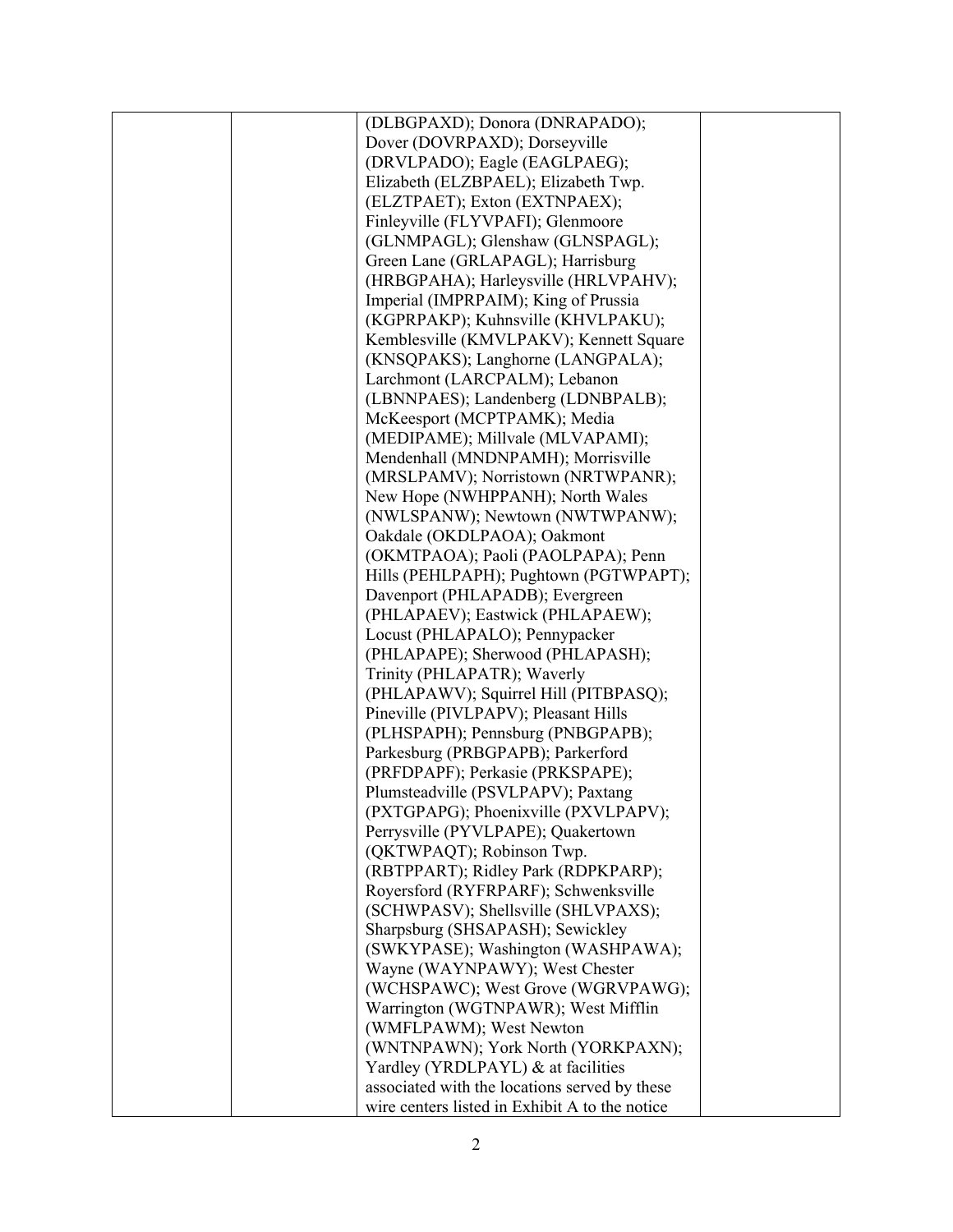|  | under Copper Retirement ID No. 2019-01-B-  |  |
|--|--------------------------------------------|--|
|  | PA at https://www.verizon.com/about/terms- |  |
|  | conditions/network-disclosures.            |  |

Incumbent LEC contact: Jennifer E. Pelzman Manager, Legal Support – Federal Regulatory and Legal Affairs Verizon 1300 I Street, N.W., Suite 500 East Washington, D.C. 20005 Phone: (202) 515-2463

An objection to an incumbent LEC's copper retirement notice may be filed by an information service provider or telecommunications service provider that directly interconnects with the incumbent LEC's network. Such objections must be filed with the Commission, and served on the incumbent LEC, no later than the ninth business day following the release of this Public Notice.<sup>4</sup> The effective implementation date(s) of network changes referenced in standard copper retirement notices are subject to the FCC public notice periods described under section 51.333(b)(2).<sup>5</sup> For purposes of computation of time when filing a petition for reconsideration, application for review, or petition for judicial review of the Commission's decision, the date of "public notice" shall be the later of 90 days after the release date of this Public Notice, or the release date of any further public notice or order announcing final action, as applicable. Should no petitions for reconsideration, applications for review, or petitions for judicial review be timely filed, the proceeding listed in this Public Notice shall be terminated, and the docket will be closed.

Information service providers and telecommunications service providers that directly interconnect with the incumbent LEC's network may file objections, and other interested parties may file comments, regarding this network change notice using the Internet by accessing the ECFS: [http://apps.fcc.gov/ecfs.](http://apps.fcc.gov/ecfs) Filers should follow the instructions provided on the Web site for submitting comments. Generally, only one copy of an electronic submission must be filed. In completing the transmittal screen, filers should include their full name, U.S. Postal Service mailing address, and the applicable docket number. Interested parties also may comment on this network change notice by sending an e-mail to [NetworkChange@fcc.gov.](mailto:NetworkChange@fcc.gov) The subject line of the e-mail must include the correct NCD Report Number or docket number in order for the comments to be considered in conjunction with this proceeding. All information submitted including names and addresses will be publicly available via the web.

Parties who choose to file paper copies must file an original and one copy of each filing. Such filings can be sent by hand or messenger delivery, by commercial overnight courier, or by first-class or overnight U.S. Postal Service mail. All filings must be addressed to the Commission's Secretary, Office of the Secretary, Federal Communications Commission. All hand-delivered or messenger-delivered paper filings for the Commission's Secretary must be delivered to FCC Headquarters at 445 12th Street, S.W., Room TW-A325, Washington, D.C. 20554. The filing hours are Monday through Friday, 8:00 a.m. to 7:00 p.m. All hand deliveries must be held together with rubber bands or fasteners. Any envelopes and

<sup>4</sup> *See* 47 CFR § 51.333(c).

<sup>5</sup> *See* 47 CFR § 51.333(b)(2). In the absence of filed objections, a notice of copper retirement usually will be deemed final on the 90th day after the release of the Commission's public notice of the filing pursuant to section 51.333(b)(2). However, notice of copper retirement involving facilities that are not being used to provision services to any customers, usually will be deemed final on the 15th day after the release of the Commission's public notice of the filing. *Id*.